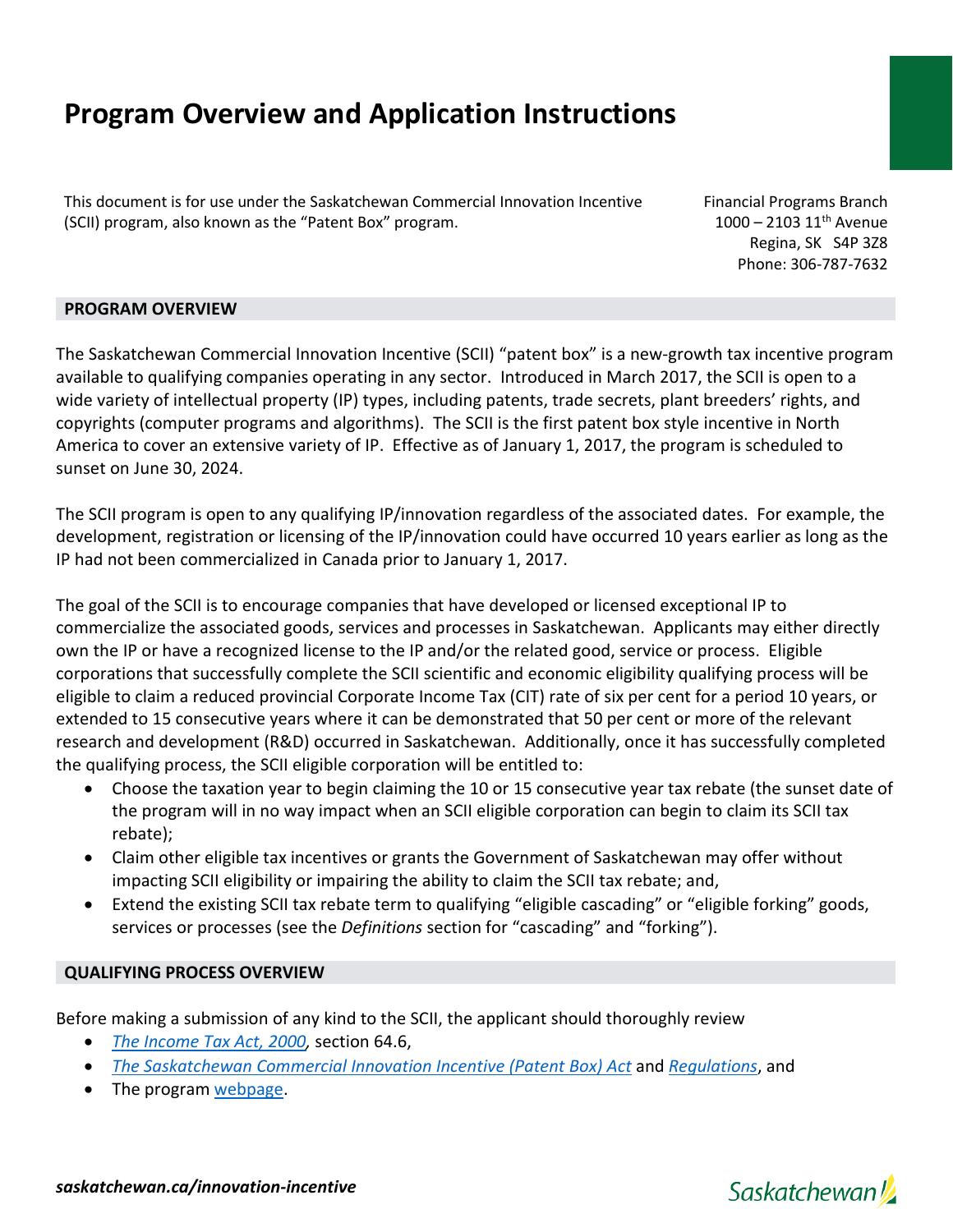All related documents and forms that are referenced throughout this document can be found, as follows:

- [Application for Scientific Eligibility](http://publications.saskatchewan.ca/api/v1/products/86371/formats/99977/download)
- [Proposed New Economic Benefit Benchmark](http://publications.saskatchewan.ca/api/v1/products/86380/formats/99989/download)
- [Technical Assessor Application Evaluation](http://publications.saskatchewan.ca/api/v1/products/86381/formats/99990/download)
- [New Economic Benefit Evaluation Form](http://publications.saskatchewan.ca/api/v1/products/86378/formats/99987/download)
- [Notice of Cascading and Forking Form](http://publications.saskatchewan.ca/api/v1/products/86379/formats/99988/download)
- [SCII Claim Form](http://publications.saskatchewan.ca/api/v1/products/101414/formats/112091/download)

To qualify for the SCII program, an applicant must submit a complete application form to the Ministry of Trade and Export Development and successfully complete the following qualifying process.

### **1. Confidential Submission of a Complete SCII Scientific Eligibility Application Form**

Download the *Application for Scientific Eligibility* form from the webpage, and complete the form entirely, including all relevant attachments. Once the application is ready to be submitted, email [SCII@gov.sk.ca](mailto:SCII@gov.sk.ca) and request a unique login to access the secure confidential electronic file transfer platform, "MOVEit". With the login information, upload the fully completed *Application for Scientific Eligibility* form and all attachments.

Under section 3 of the *Application for Scientific Eligibility* form, if proposing a new economic benefit benchmark, also submit the *Proposed New Economic Benefit Benchmark* form at this time.

Under section 4 of the *Application for Scientific Eligibility* form, an applicant may apply to qualify for the SCII 15-year stream tax rebate if 50 per cent or greater of the related R&D was conducted in Saskatchewan. In that case, they must submit the required documentation with the *Application for Scientific Eligibility* form.

Complete applications that meet the initial eligibility requirements will be forwarded for Scientific Eligibility Evaluation.

## **2. The SCII Scientific Eligibility Evaluation:**

The scientific assessment will be conducted by the Industrial Research Assistance Program (IRAP), a division of the National Research Council. IRAP has a network of sector-specific industry technology advisors who are able to evaluate the scientific, technical and Canadian marketplace dynamics of an SCII application.

The submitted application form will be reviewed by program administrators for completeness.

Complete *Application for Scientific Eligibility* forms will then be forwarded to one of IRAP's Industrial Technical Advisors (ITA) who will assess the IP/proposed innovation, which must meet the definition of "exceptional innovation" (see *Definitions*). The IP/proposed innovation must:

- i. have no equivalent in the Canadian marketplace and is a substantial advance on the current state of the art, or have unique features or benefits that materially distinguish it from the current competitive offerings; and,
- ii. be at a technological readiness level of six or higher. The proposed innovation must be at least a model or prototype that represents a near desired configuration. Activities may include testing in a simulated operational environment or laboratory.

See either of the *Application for Scientific Eligibility* form or the *Technical Assessor Application Evaluation* form for the table of 1-8 technical readiness levels and descriptions of each level.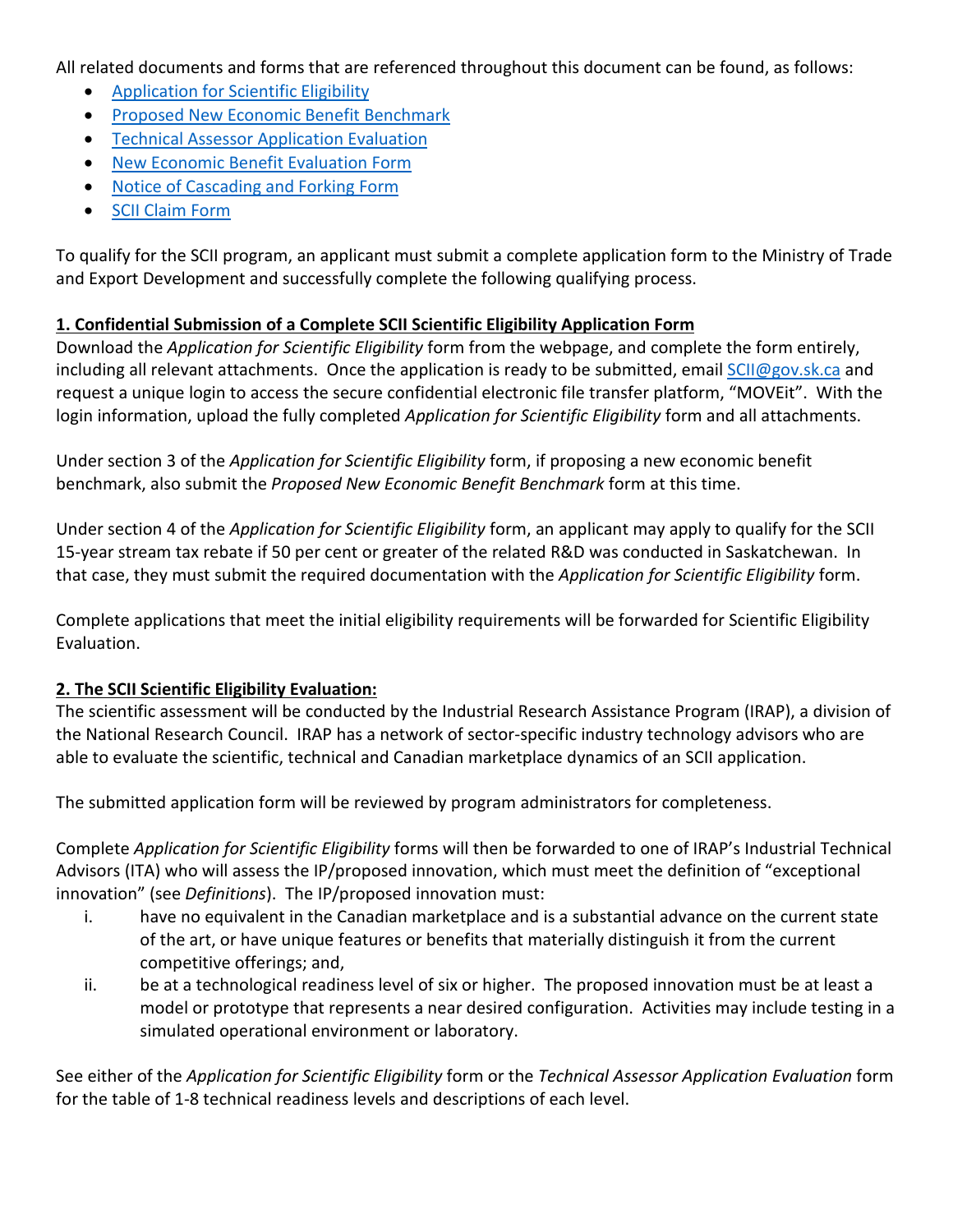IRAP will provide an assessment to TED program administrators who will review the IRAP assessment and approve or deny the Scientific Eligibility criteria. Successful applicants will be issued a Letter of Scientific Eligibility, which does not have an expiration date.

## **3. Establish an SCII-Eligible Corporation**

After receiving the Letter of Scientific Eligibility, the applicant corporation must identify/establish an SCIIeligible corporation (see *Definitions*) *before* beginning commercialization of the approved IP.

## **4. SCII Economic Eligibility Evaluation**

When an applicant corporation that has passed all of the previous criteria believes that it has satisfied the economic eligibility requirements, the *New Economic Benefit Evaluation Form* must be completed. The completed form may be uploaded to program administration through the applicant's confidential MOVEit account previously established in Step 1.

SCII's economic eligibility test requires that the applicant corporation meets two of five new economic benefits to Saskatchewan benchmarks. An applicant corporation can take as many months, or years, as required to reach two economic benefit benchmarks, which may be assessed on a total cumulative basis over any length of time necessary.

New economic benefit benchmarks to Saskatchewan must include two of the following:

- 1. The creation and maintenance of 10 net new full-time, or full-time equivalent, positions in Saskatchewan;
- 2. \$10 million in net new capital expenditures in Saskatchewan;
- 3. \$3.5 million in new provincial corporate income tax paid;
- 4. \$3 million in R&D expenditures defined as one of the following:
	- i. \$3 million in new R&D expenditures made in Saskatchewan by the applicant corporation;
	- ii. \$3 million in R&D expenditures made in Saskatchewan that can be directly attributed to the proposed innovation; and,
	- iii. \$3 million in combined R&D expenditures as described in (i) and (ii).
- 5. A new economic growth benchmark proposed by the applicant and pre-approved by program administrators at the time of the *Application for Scientific Eligibility* form. If an applicant wants program administrators to consider qualifying an economic benefit not captured in the economic benefits to Saskatchewan benchmarks 1-4, they must complete the *Proposed New Economic Benefit Benchmark* form and submit it at the same time as the *Application for Scientific Eligibility* form.

An applicant that achieves two of the economic growth benchmarks will be issued an SCII Certificate of Eligibility, which will indicate either a 10 or 15 year claim period.

## **5. Claiming the Incentive**

At a time of its choosing, the corporation may submit its SCII Certificate of Eligibility and *SCII Claim Form* to the Ministry of Finance, along with applicable T2/taxation information to begin claiming the 10 or 15 year CIT benefit period.

# **6. Cascading and Forking (see** *Definitions***)**

Any company that has been granted an SCII Certificate of Eligibility can apply to have eligible cascading and forking added to the existing term of its SCII Certificate without re-applying to the program. Additionally, for more information on eligible cascading and forking please review *[The Saskatchewan](http://www.publications.gov.sk.ca/freelaw/documents/English/Statutes/Statutes/S10-2.pdf)  [Commercial Innovation Incentive \(Patent Box\) R](http://www.publications.gov.sk.ca/freelaw/documents/English/Statutes/Statutes/S10-2.pdf)egulations*.